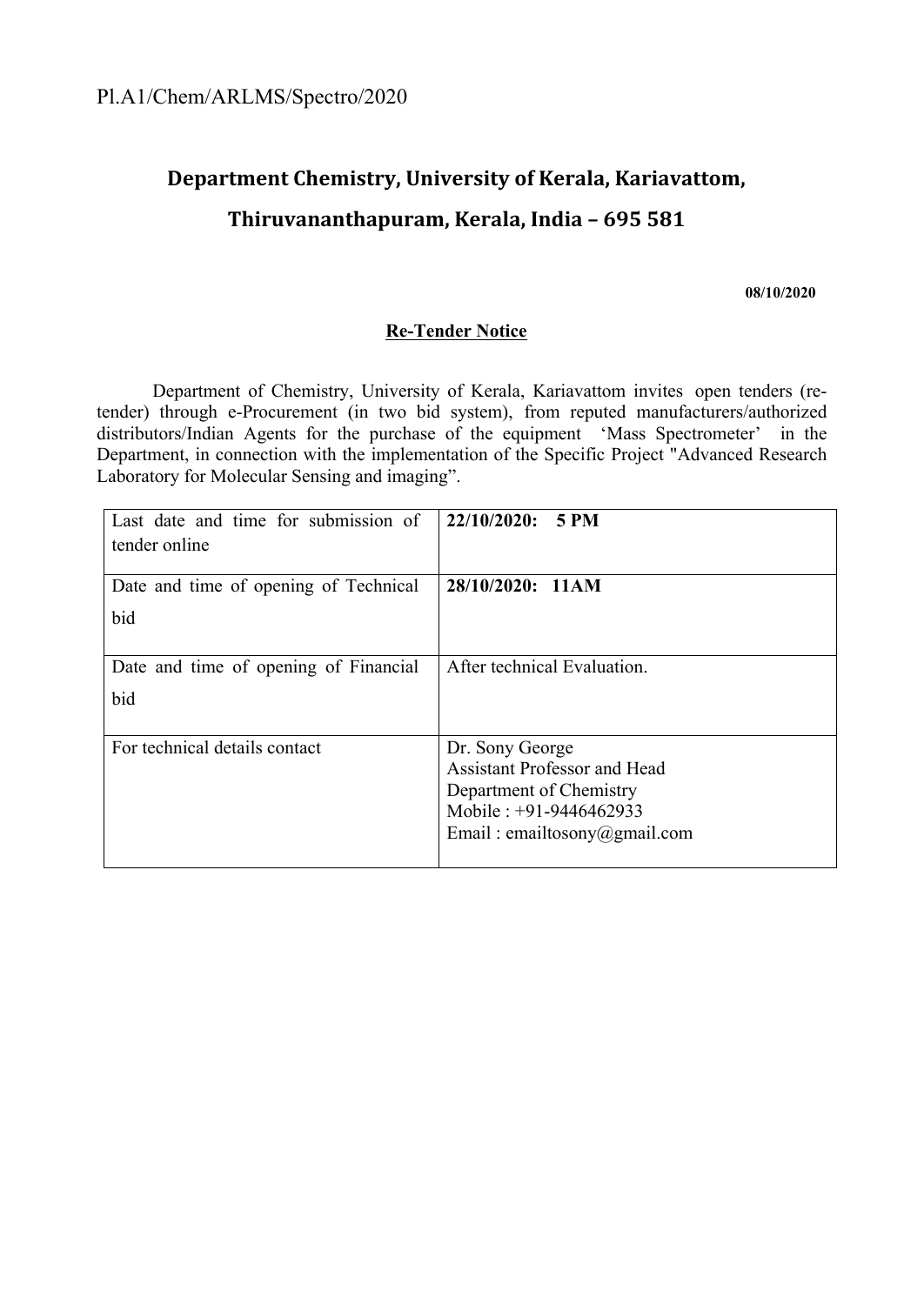# **TECHNICAL SPECIFICATIONS**

#### **Specification for Mass Spectrometer**

**1.** We require a Mass Spectrometer with low resolution which should be able to do the Direct analysis of pure compounds through direct sampling with an option to link with HPLC.

### **2. Ion Source**:

2a) The system must be equipped with dedicated ESI (Optional APCI probe)

2b) ESI sensitivity (SIM mode): 100:1 or better.

2c) The cleaning and maintenance must be simple.

#### **3. Mass Analyzer**:

- 3a) Single quadrapole
- 3b) Mass range should be from m/z 10 to 2000
- 3c) The Scanning speed capability must be 10,000 amu/s or above
- 3d) Sensitivity SIM mode, Unit Mass resolution or better

3e) Detection of Positive/Negative ions should be user-selectable and the switching time between positive and negative polarity should be minimum

3f) Auto-tuning and Manual tuning should be possible in both positive and negative modes

3g) The vacuum system should be turbo- molecular pump (optional one rotary pump).

#### **4. Software**:

4a) Single software based on latest windows OS platform must be provided for a seamless control of all the modules.

4b) Software must be designed for high productivity and high throughput

#### **5. Accessories**:

5a) Nitrogen Gas generator with built-in compressor suitable for the above system should be offered with all accessories required to integrate with the main system.

5b) Branded Computer – with Black & White printer should be offered

5c) Sample Solvent Filtration Kit with Vacuum system should be supplied

5d) On-line UPS 10 KVA with minimum 2 hour power backup suitable for the System should be supplied

#### **6. Warranty**:

Three years warranty should be offered for the complete System including Nitrogen Generator.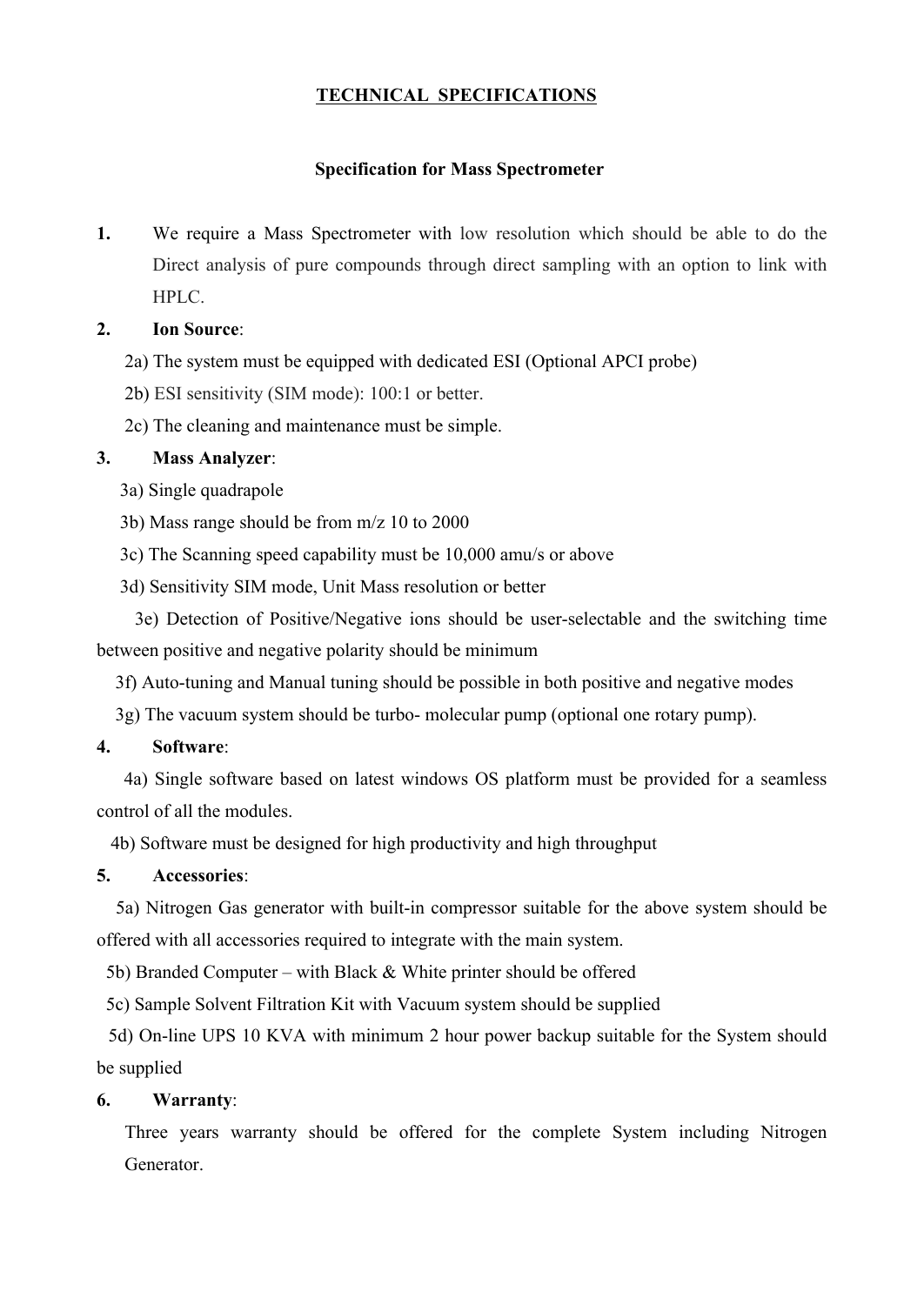# **Optional Items**

#### A. **Liquid Chromatograph**:

a1) Analytical HPLC for separation of impure mixtures; Binary gradient pump; manual injector; C-18 and C-8 analytical columns; UV-Vis detector

a2) The interface between LC and Mass Spectrometer should be capable of handling large batches of samples with complex matrices over a long period of time.

- a3) A LCMS start-up kit should be supplied as standard
- a4) The maintenance and cleaning of interface must be simple
- **B. APCI probe**

# **Terms and Conditions**

- **1.** Every tenderer should submit Tender fee of **Rs. 2,500/-.**
- **2.** Every tenderer should submit Earnest Money Deposit (EMD) of **Rs.50,000/-.**
- **3.** The bidder shall have executed "Similar Nature" of single order for an amount not less than Rs.50 lakhs in last three financial years in Government Department/PSU/Autonomous Body or any reputed organization. References order copy along with proof of completion certificate for the project must be provided.
- **4.** Quantities can be increased or decreased by purchaser and bidder has to supply deviated quantities at the rates prescribed and approved by the purchaser in the tender document. Purchase of optional items will be finalized at the time of financial evaluation. However, the bidder must quote the optional items. The bidder should quote all items, partial quote will not be accepted.
- **5.** Original Equipment Manufacturer (OEM) Certificate/ Undertaking. If the bidder is not an OEM, Certificate of authorized dealership/ distributorship from the OEM. A Certificate from the OEM for technical support to the bidder and supply of spares.
- **6.** Incomplete & conditional tenders and tenders received after the due date will be summarily rejected without assigning any reasons thereof.
- **7.** Commercial bids of Short–listed vendors will only be opened. Please note that the Vendor(s) who do not qualify in the technical bid will not be considered for commercial bid.
- **8.** The bidder must not sub-contract the work to other providers.
- **9.** The prices quoted must be on "all-inclusive till destination" basis. The prices quoted should be inclusive of all Taxes Freight, Packing & Forwarding Charges, Handling, Delivery Charges, installation charges etc.
- **10.** The configuration given is the minimum configuration that is/are required. Vendors may choose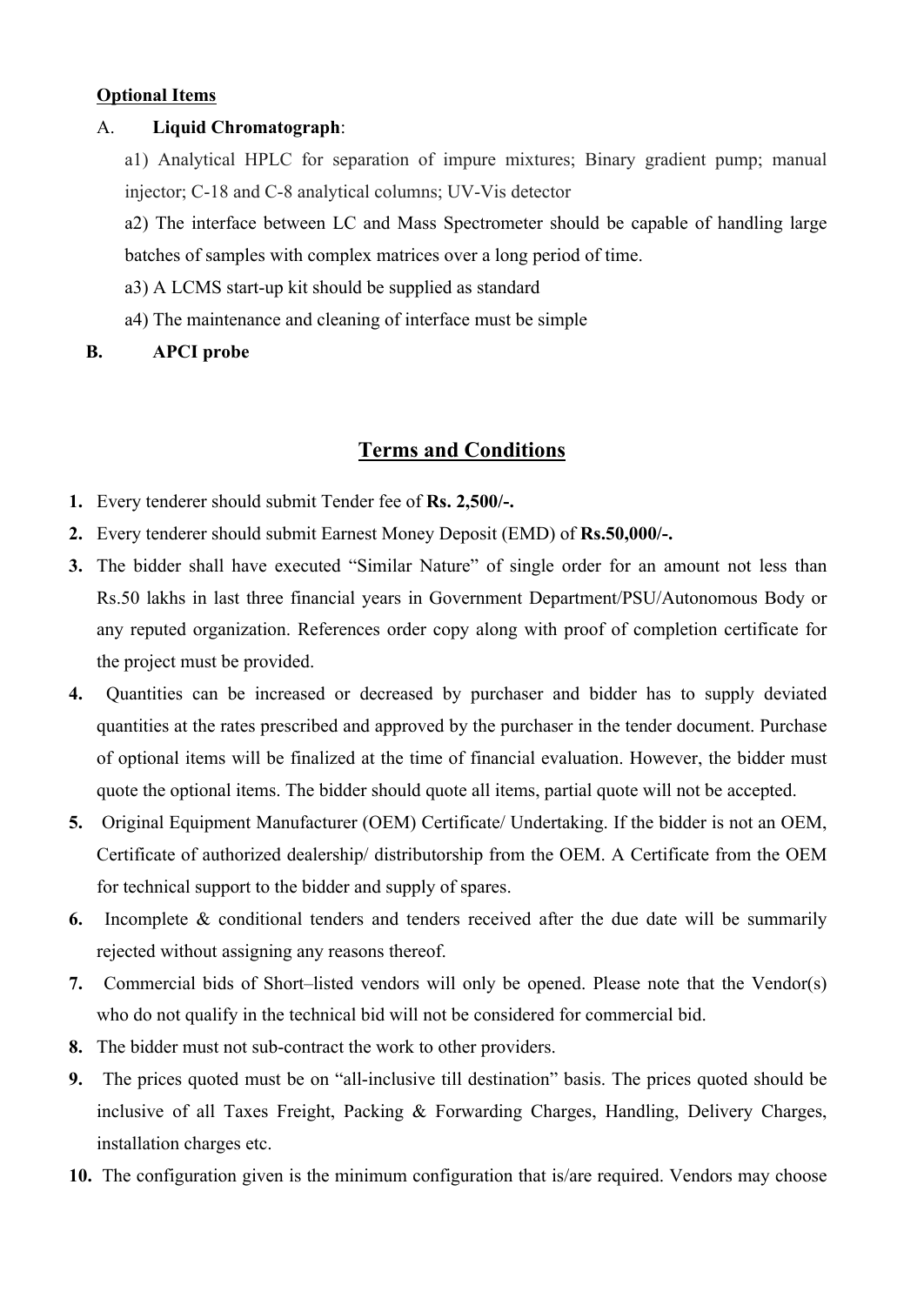to supply higher/better/ enhanced systems/peripherals, but their financial quotes shall be treated as if they have been offered for the specified configuration only.

- **11.** The Bidder shall bear all the costs associated with the preparation of the documents, submission of its bid and we will in no case be responsible or liable for these costs, regardless of the conduct or outcome of the bidding process.
- **12.** The bid shall be typed and shall be signed by the bidder or a person duly authorized to bind the bidder to the contract.
- **13.** The bid shall contain no interlineations erasures or overwriting except as necessary to correct errors made by the Bidder. In such case the person or persons signing the bid shall initial such corrections.
- **14.** The bidder is expected to examine all instructions, forms, terms, condition, and technical specifications in the tender Documents. Failure to furnish all information required by the tender Documents or submission of a bid not substantially responsive may result in the rejection of its bid.
- **15.** The bidders shall give undertaking that all the Components used in the equipment's shall be original make as per the technical specifications submitted and the hardware/software shall be supplied with the authorized license certificates, if found contrary the supplier shall replace the component/equipment with original one at their own cost.
- **16.** Validity of tender: Tender submitted shall remain valid at least for 90 days from the date of opening the tender. Validity beyond three months from the date of opening of the tender shall be by mutual consent.
- **17.** Delivery and installation: Proposed delivery schedule should be mentioned clearly. **Delivery and installation should be made at Department of Chemistry, University of Kerala, Kariavattom campus, Trivandrum without extra cost (inclusive of documentation, demurrage, customs duty, clearance and transportation charges).** University of Kerala will provide customs duty exemption certificates if required.
- **18. . Complete installation, testing and demonstration of the system and day to-day maintenance are to be provided at site.** The Supply and installation of items must be made within four weeks from the date of issue of supply order. Delay in supply will lead to penalty  $(a)$ <sup>1%</sup> of the value of tender for every week of delay or part thereof. (i.e. exceeding three days will be calculated as one week). If it is found that the items so supplied are not as per supply order specifications, the supply made will be rejected and Earnest Money Deposit will be forfeited.
- **19.** Warranty period will start from the date of successful installation of all the items at site.